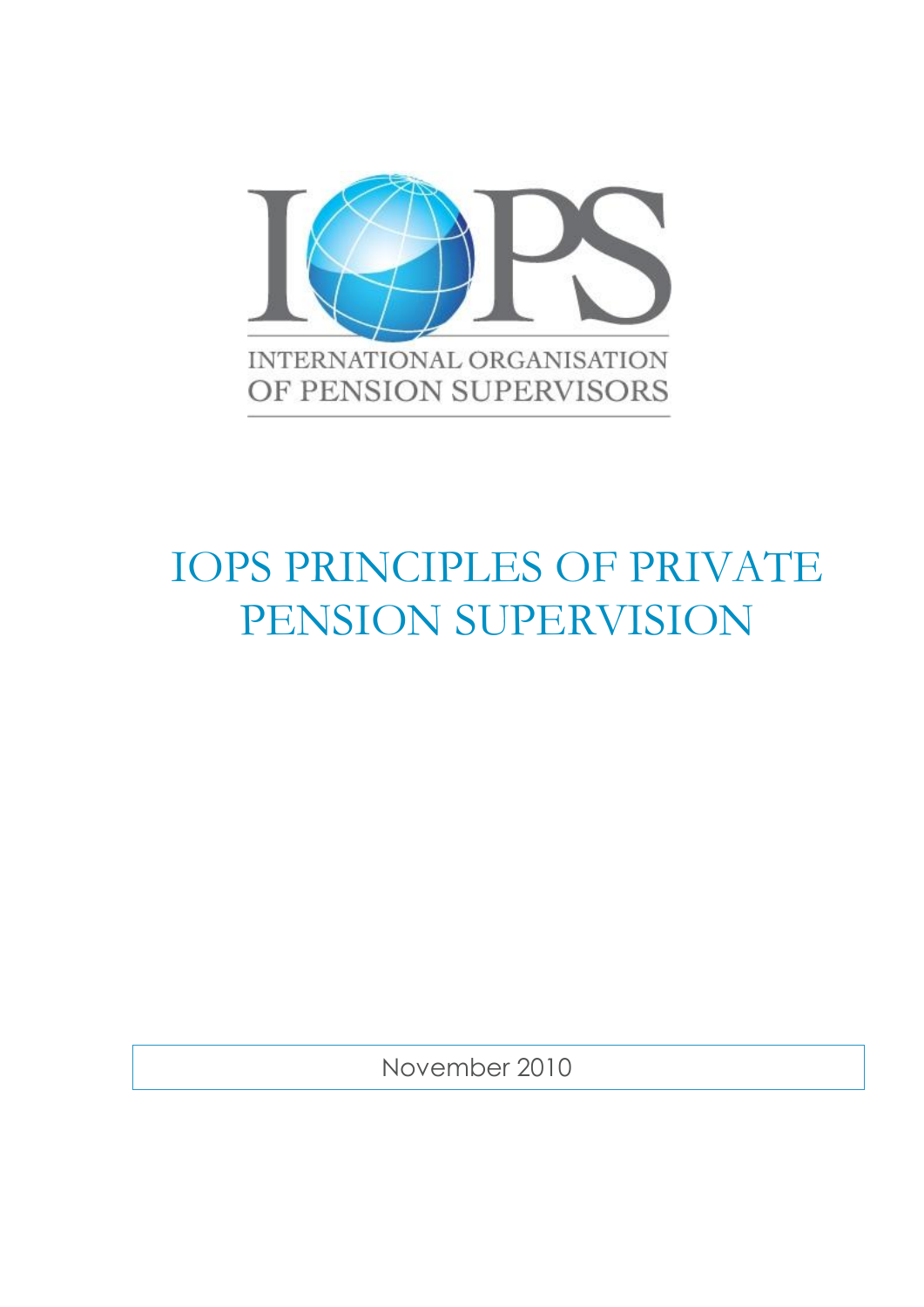# **THE INTERNATIONAL ORGANISATION OF PENSION SUPERVISORS (IOPS)**

**IOPS PRINCIPLES OF PRIVATE PENSION SUPERVISION**

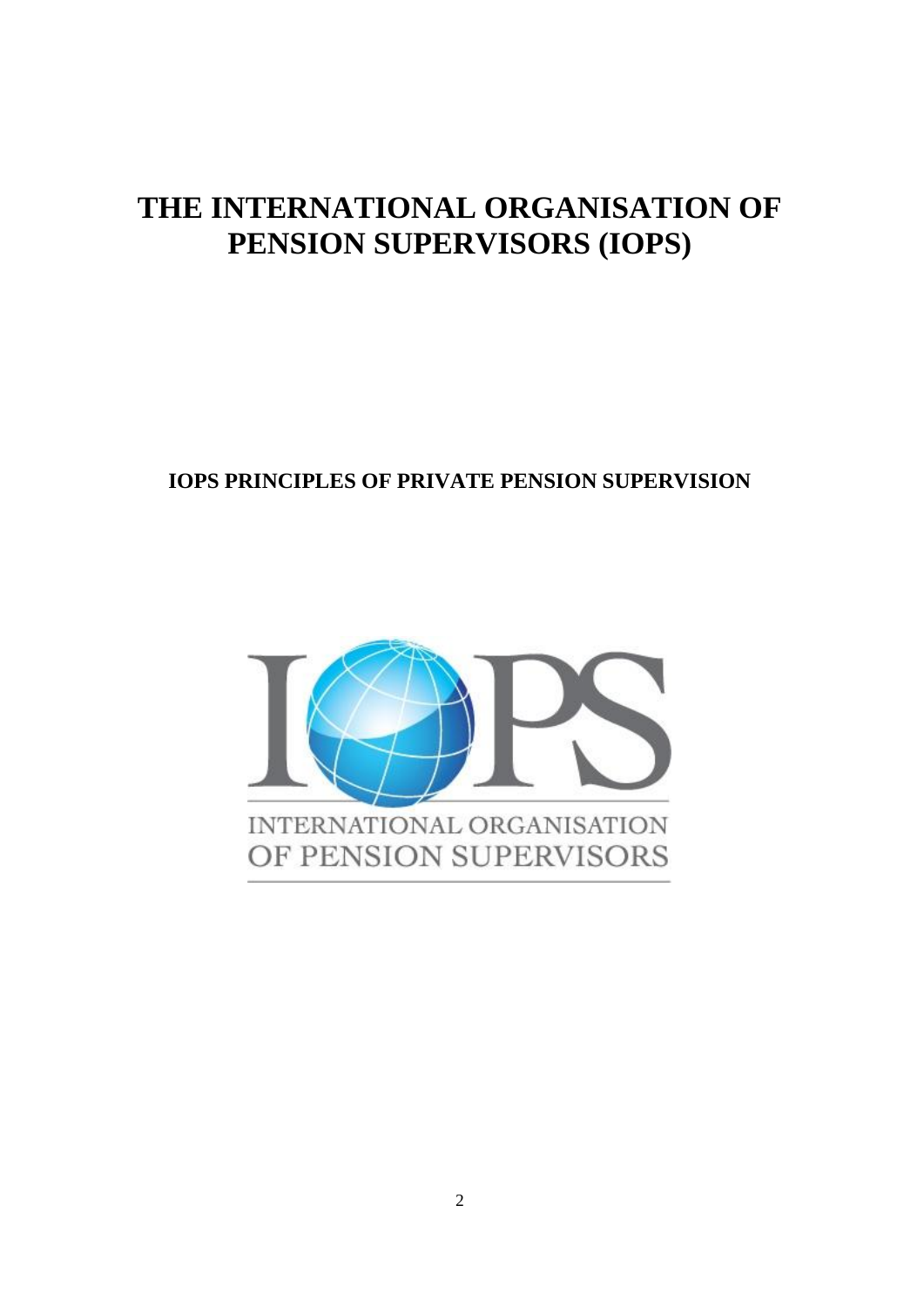# **IOPS PRINCIPLES OF PRIVATE PENSION SUPERVISION**

#### **Preamble**

1. The IOPS Principles of Private Pension Supervision were first approved in 2006. This document contains the revised Principles, approved in 2010.

2. The objectives of private pension supervision focus on protecting the interests of pension fund members and beneficiaries, by promoting the stability, security and good governance of pension funds. Pension supervision involves the oversight of pension institutions and the enforcement of and promotion of adherence to compliance with regulation relating to the structure and operation of pension funds and plans, with the goal of promoting a well functioning pensions sector. In addition, achieving stability within the pension sector is an important part of securing the stability of the financial system as whole (as investments made by pension funds have a major impact on the real economy in many countries). Pension supervision should be mindful of financial innovation. .

3. The provision of pensions is of fundamental economic and social importance, ensuring the successful delivery of adequate retirement income. The effective supervision of pensions, and of the institutions that provide pension products and services, is required to ensure the protection of consumers – a necessary task with any financial product being sold to non-professionals. Pension supervision is required to achieve the degree of protection needed to support privately managed savings and is a means to help pensions adapt to market risks. Such risks can be particularly problematic with regard to pensions due to the characteristics of these financial products, such as:

- the long-term nature of the contract involved, and the subsequent requirement for incentives or even compulsion to overcome individual's 'myopia' towards long-term savings;
- their coverage of a wide social and economic range of the population (particularly where incentives or compulsion are applied);
- the low risk tolerance of pension fund members and beneficiaries, as subsistence rather than discretionary savings is often involved;
- the complexity of the products, involving tax issues, assumptions over future salaries, longevity, difficulty in the valuation of assets and liabilities etc. – a complexity which is beyond the financial literacy of most investors and which gives rise to asymmetrical information between pension providers or financial intermediaries and consumers;
- sometimes limited competition and choice, with decisions often made collectively by employers and/ or unions;
- their potential impact on financial market and economic stability given their large and increasing size relative to financial markets and countries' GDP;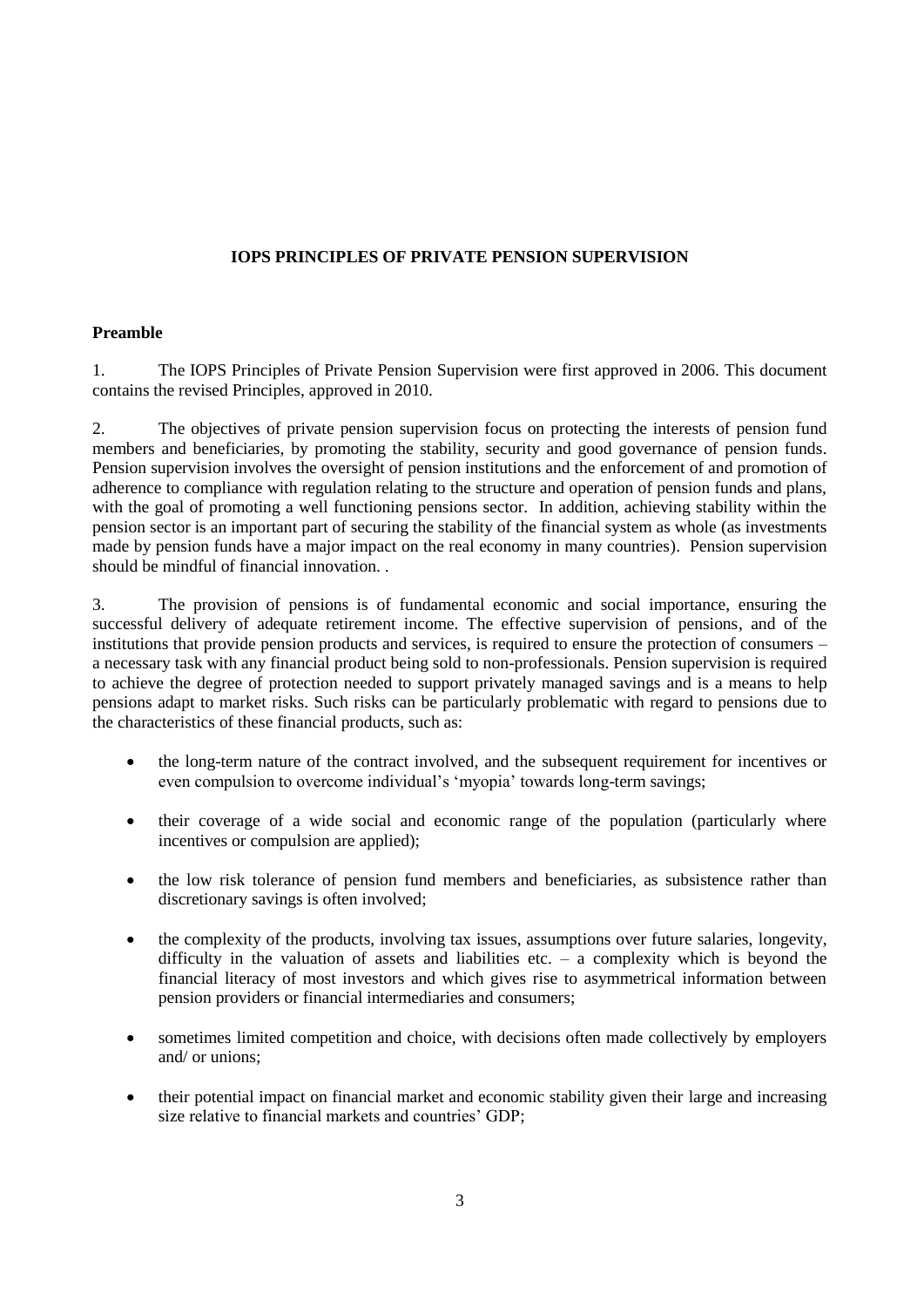- their 'social' as well as financial roles, which is becoming more important as reforms in many countries have given an increasing role to private pensions (through tax incentives and other public policy), as aging populations are in some cases making social security an ever increasing burden on government resources, forcing public pensions to be reduced;
- the rapid pace of financial innovation which creates new, untested financial products;
- the increased complexity and sophistication of financial crime.

4. As a consequence, pension supervision faces unique challenges: in terms of *breadth***,** including the number of pension funds or plans being supervised, the number of members and beneficiaries, the different types of pension products involved, and the fact that supervision may need to be coordinated across sectors due to the diverse nature of providers; as well as in the *depth* of supervision which is required, due to the vulnerability of members and beneficiaries and, in many cases, the mandatory nature of the system.

5. Though pension supervision has many unique aspects, the IOPS recognizes that many pension supervisors work in integrated financial supervisory structures and it is therefore important that these principles are consistent with international principles covering other financial service institutions. The IOPS will therefore consult with other international organisations.

#### **Scope and Coverage**

 $\overline{a}$ 

6. The IOPS Principles for Pension Supervision are designed to cover occupational and personal pension plans and/ or pension funds. 1 Pension supervision includes the monitoring of the activities of pension plans and funds to ensure that they remain within the requirements of the regulatory framework,

- The Principles do not cover insurance contracts as such (although they may be used in both occupational and personal pension plans). Principles for the supervision of insurance is are provided by the International Association of Insurance Supervisors*: 'Insurance Core Principles and Methodology' – see http://www.iaisweb.org/358coreprinicplesmethodologyoct03revised.pdf*
- Though these guidelines apply to private pension funds, it may also be considered good practice to apply similar standards to governmental funds.
- According to the OECD's taxonomy, a pension fund is a legally separated pool of assets forming an independent legal entity that is bought with the contributions to a pension plan for the exclusive purpose of financing pension plan benefits. The plan/fund members have a legal or beneficial right or some other contractual claim against the assets of the pension fund. Pension funds take the form of either a special purpose entity with legal capacity (such as a trust, foundation, or corporate entity) or a legally separated fund without legal capacity managed by a dedicated provider (pension fund management company) or other financial institution on behalf of the plan/fund members.
- A pension plan is a legally binding contract having an explicit retirement objective (or in order to satisfy tax-related conditions or contract provisions – the benefits cannot be paid at all or without a significant penalty unless the beneficiary is older than a legally defined retirement age). This contract may be part of a broader employment contract, it may be set forth in the plan rules or documents, or it may be required by law. In addition to having an explicit retirement objective, pension plans may offer additional benefits, such as disability, sickness, and survivors' benefits.

<sup>&</sup>lt;sup>1</sup> Principles may not apply to those pension plans and pension funds in European Union countries which fall outside the scope of the Directive 2003/41/EC of the European Parliament and the Council of the 3 June 2003 on the activities and supervision of institutions for occupational retirement provision (for example pensions funded via book reserves).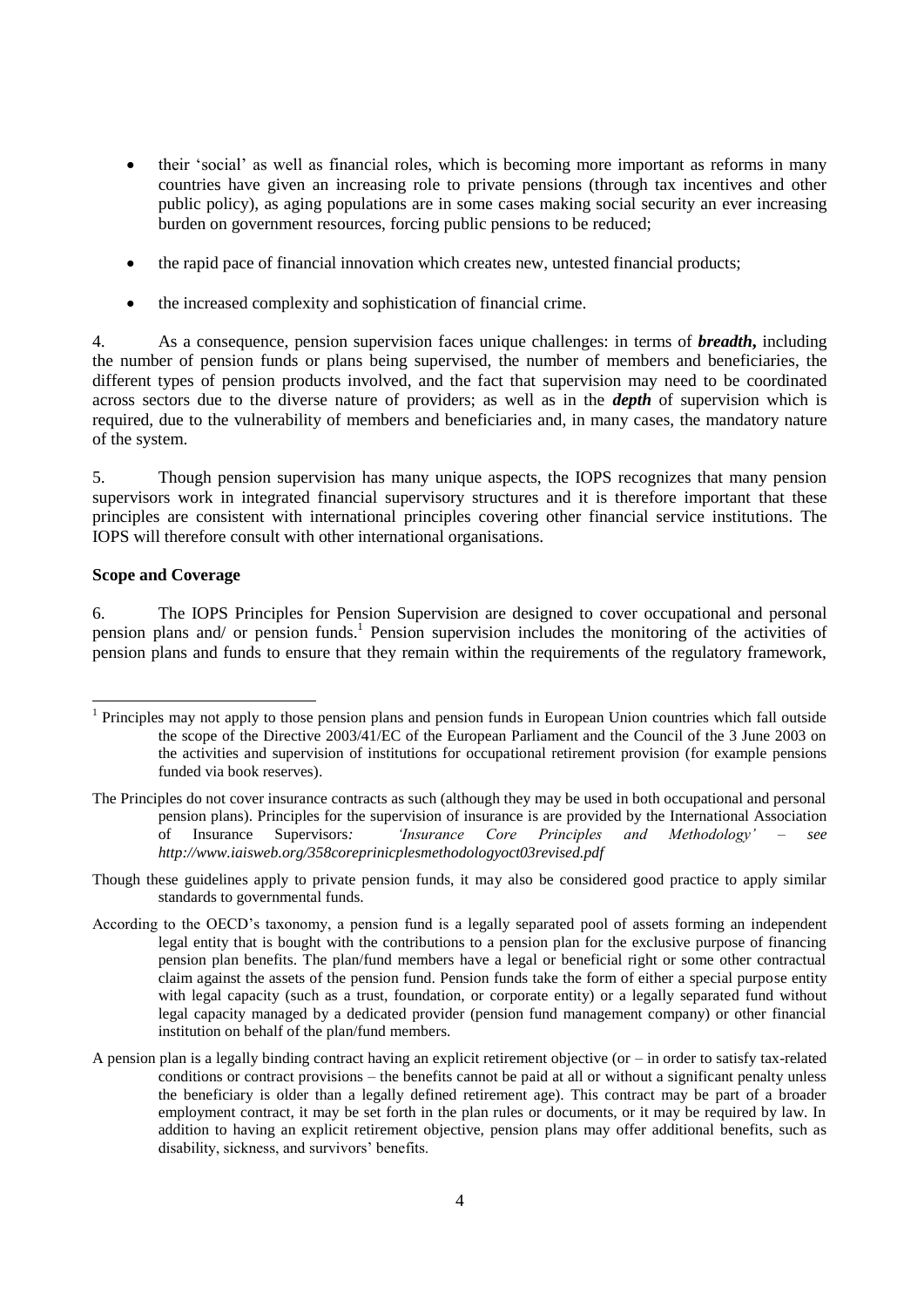essentially enforcing compliance with the rules.<sup>2</sup> Supervisory activities vary depending on the regulatory and legal environment, policy choices and a variety of other factors. In general they may be defined as influencing changes in pensions provision that contribute to the achievement of pension supervisory objectives, either through direct intervention or guidance. The scope of supervision can encompass any supervisory activity that is primarily concerned with ensuring the requirements and limitations imposed on pension funds or plans are adhered to $3$ .

7. Pension Supervisory Authorities referred to in the Principles are defined as any entity, responsible in whole or in part for the supervision of pension funds, plans, schemes or arrangements in a country or in the subdivision of a country, whether invested with its own personality or not. The Principles are designed to cover the different types of supervisory structure (specialized, partially integrated and integrated). Pension products also come in many different forms (defined contribution vs. defined benefit, mandatory vs. voluntary etc.) and the pension systems of countries also differ greatly, having been shaped by many factors (from the nature of the state, to the level of economic development, and the pension market structure). The IOPS has taken account of such diversity, and intends that these Principles identify good practice which can be applied universally.

  $2$  Pension regulation encompasses all actions having the common objective of delineating the form, rules and standards that will define permissible organisations and activities, essentially establishing the parameters within which institutions will be required to function. Principles of pension regulation are provided by the OECD: *'Core Principles of Occupational Pension Regulation' – see <http://www.oecd.org/dataoecd/14/46/33619987.pdf>*The IOPS Principles form a core part of the OECD standard, recognized and applied by the OECD.

<sup>&</sup>lt;sup>3</sup> As reflected in the IOPS by-laws, supervision mainly involves issues related to the organisation, structure and functions of the supervisory body, the development of proper supervisory techniques and the implementation of enforceable regulations by supervisory bodies.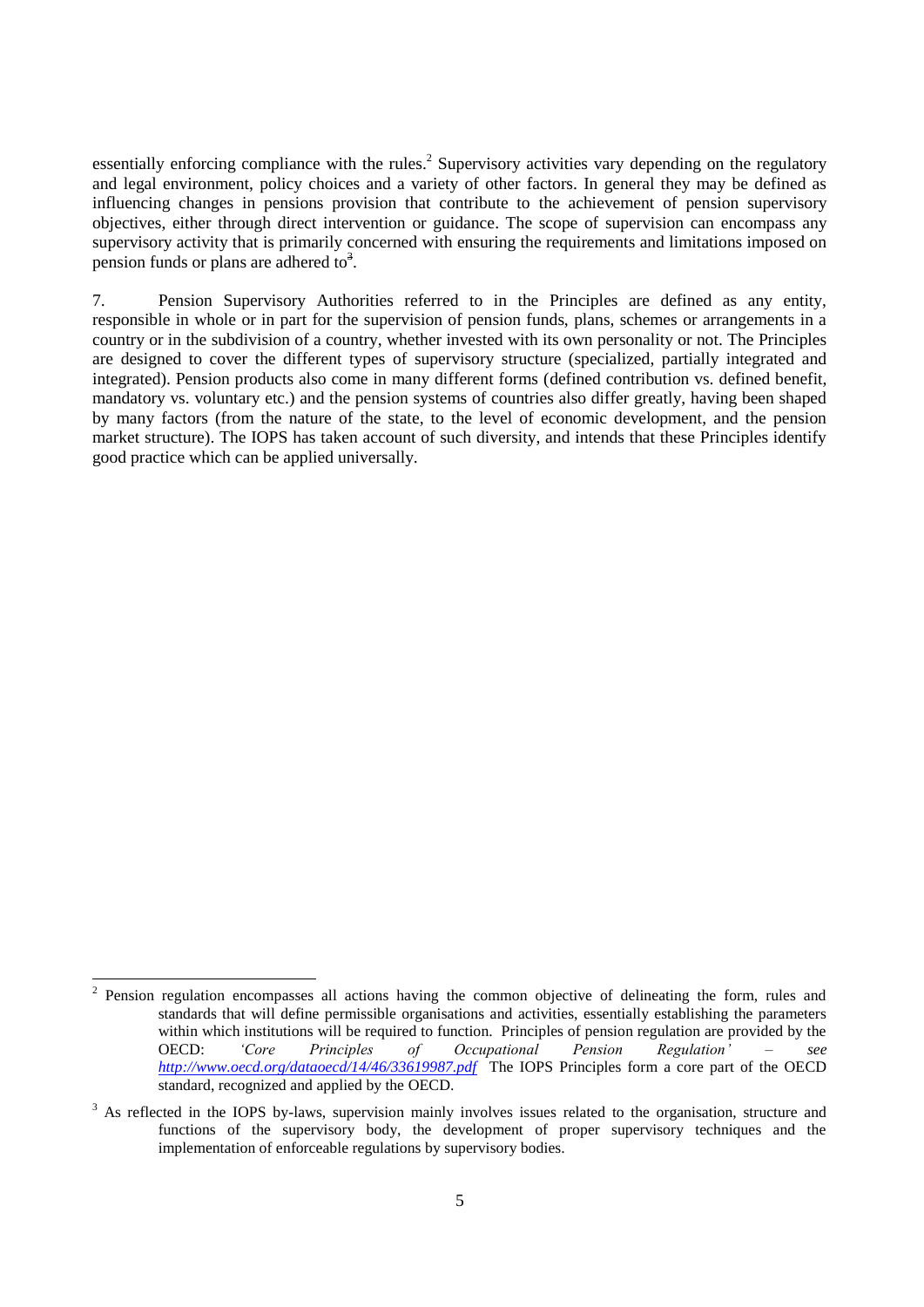#### **Principle 1 : Objectives**

*National laws should assign clear and explicit objectives to pension supervisory authorities*

1.1 The principal strategic objectives of the pension supervisory authority should be clearly and publicly specified. They should include a focus on the protection of pension members and beneficiaries' interests. Objectives should also be directed towards the stability and security of pension funds and plans, the sustainability of the pension sector as a whole, the promotion of good governance and the encouragement of pension provision.

1.2 The responsibilities of the pension supervisor should be clearly and objectively stated, giving a clear mandate and assigning specific duties.

**Principle 2 : Independence**

*Pension supervisory authorities should have operational independence* 

2.1 The pension supervisory authority should have operational independence from both political authorities and commercial interference in the exercise of its functions and powers. <sup>4</sup>

2.2 To ensure independence, stability and autonomy are particularly required at the senior director level of the pension supervisory authority. The nomination, appointment and removal of the head of the pension supervisory authority should be done via explicit procedures and transparent mechanisms. The head of the authority is usually appointed for a fixed term (normally between 3-6 years) with subsequent reappointment allowed (in order to retain skilled practitioners).

2.3 The pension supervisory authority should also be funded in such a way as to ensure independence and there should be a transparent budgetary process.

2.4 Supervisory acts, including the use of enforcement and sanction powers, should be over-ruled only by judicial decision, including tribunals with relevant powers, or by parliamentary process.

 $\overline{a}$ 

<sup>4</sup> Operational independence is taken to mean that at the day to day operational and decision making level the supervisory authority has autonomous management of its activities. At a higher, more policy orientated level, supervisory agencies may be subject to national governmental and political influences which are out of their control. There may be an intermediate stage where Ministerial approval is required for enforcement actions that involve removal or deregistration of an industry participant.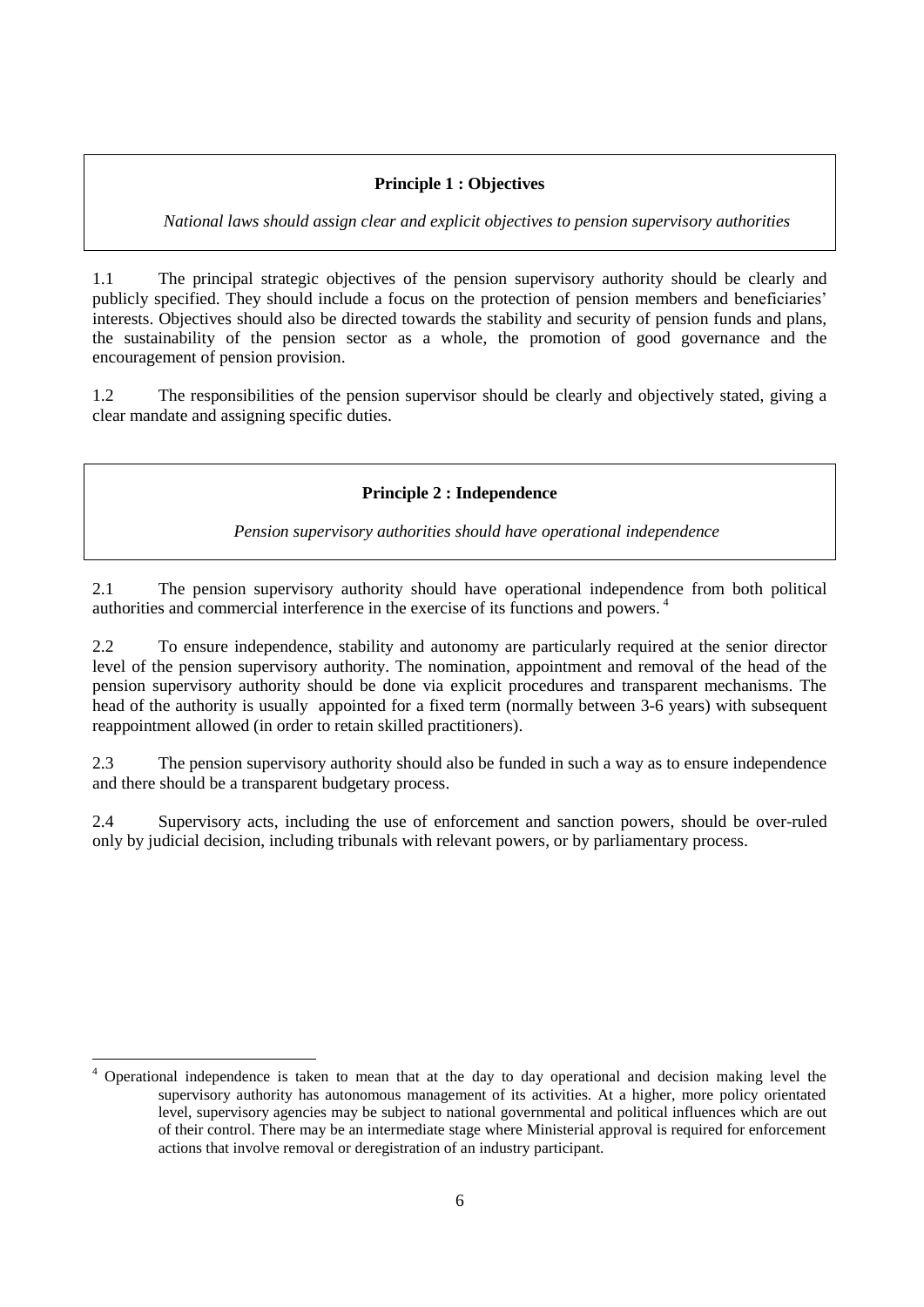# **Principle 3: Adequate Resources**

*Pension supervisory authorities require adequate financial, human and other resources*

3.1. Pension supervisory authorities should be granted adequate staff and access to resources.<sup>5</sup>

3.2 The pension supervisory authority should have its own budget sufficient to enable it to conduct proportionate, effective and independent supervision. Funding, in part or in full, of the pension supervisory authority by supervised pension funds or plans could be considered, provided independence is maintained. Where fees are charged, the fee structure should be transparent.

3.3 The pension supervisory authority should hire, train and maintain sufficient staff with high professional standards and expertise, including appropriate standards of confidentiality and disclosure .

3.4 The directors, head of the authority and senior management should be suitably qualified, with sufficient education, experience, capacity and reputation.

3.5 If its own capacities are insufficient, or for other reasons deemed necessary, the pension supervisory authority should have the authority to outsource supervisory tasks to third parties (e.g. auditors, actuaries), or to second ('borrow') staff with appropriate experience to work internally – though the supervisory authority remains responsible for the supervisory process and decisions. Where pension supervisory functions are outsourced to third parties, the pension supervisory authority should be able to ensure they maintain the required level of confidentiality, assess their competence, monitor their performance and ensure their independence from the pension fund or any other related parties in order to avoid conflicts of interest. If required, the pension supervisory authority must have the ability to take actions against these third parties either directly or through the appropriate professional body. Decision making and the application of sanctions, within the scope of the pension supervisor, should not be outsourced.

# **Principle 4: Adequate Powers**

*Pension supervisory authorities should be endowed with the necessary investigatory and enforcement powers to fulfill their functions and achieve their objectives*

4.1. Pension supervisory authorities should be legally empowered to undertake supervision and should be granted adequate powers and the capacity to exercise these powers.<sup>6</sup>

4.2 The pension supervisory authority should have the power to conduct necessary supervisory functions, according to the nature of the pension system being supervised. Effective supervision of pension funds or plans should focus on legal compliance, financial soundness and control, minimum capital requirements, investment activity, good governance and integrity, actuarial examination, the supervision of

 $\overline{a}$ 

<sup>5</sup> For details see *IOPS Guidelines for Supervisory Intervention, Enforcement and Sanctions <http://www.iopsweb.org/dataoecd/47/40/43972432.pdf>* and *IOPS Guidelines for the Supervisory Assessment of Pension Funds* http://www.iopsweb.org/dataoecd/38/47/41042660.pdf?contentId=41042661

<sup>6</sup> For details see IOPS Guidelines as above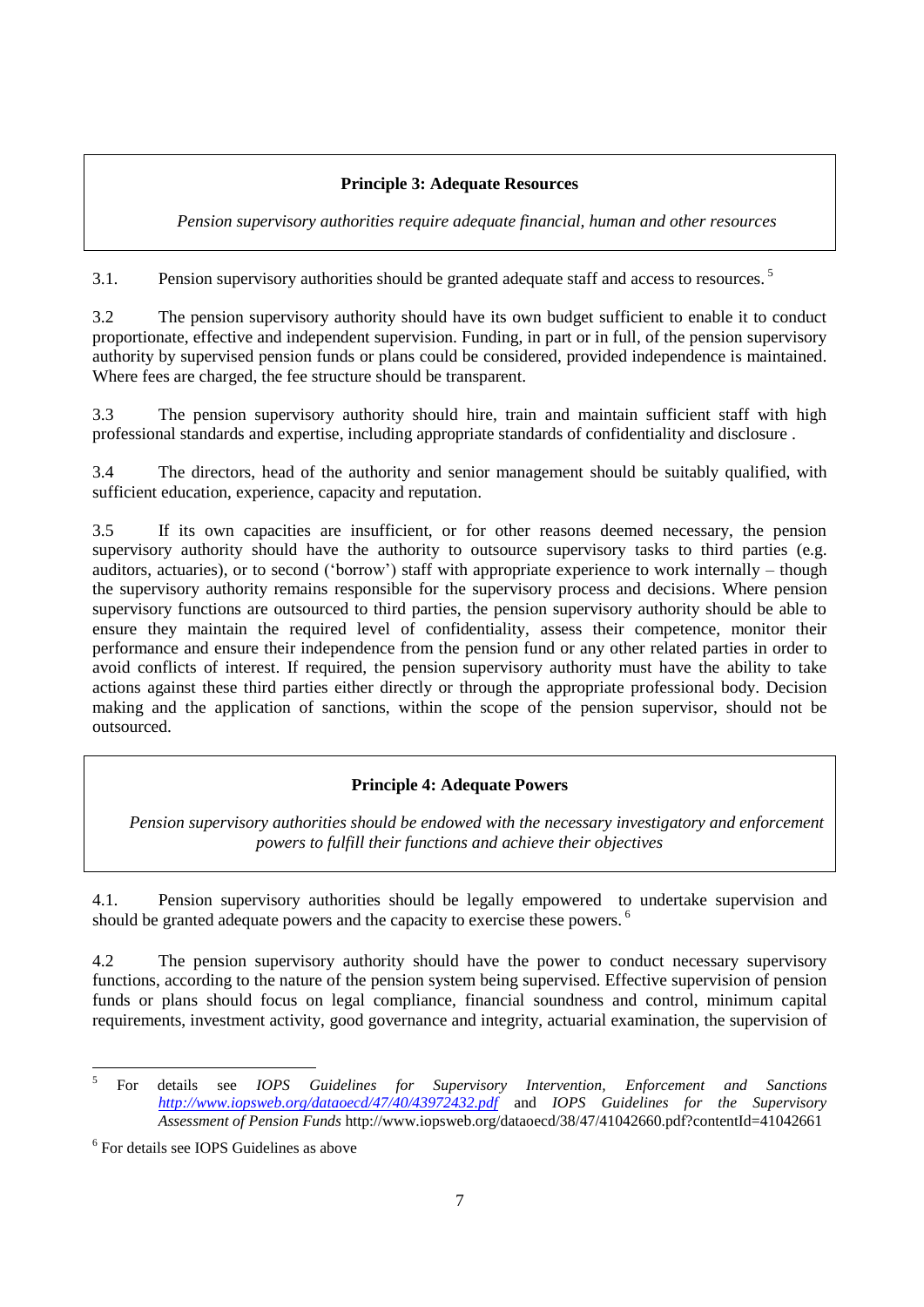pension plan or fund managers, and the provision for adequate disclosure of information to members. Powers should allow for relevant off-site and on-site inspection.

4.3 Pension supervisory authorities should have comprehensive investigatory and enforcement powers. The legal framework that defines conditions and circumstances under which the pension fund supervisor must intervene should be flexible enough to enable the pension supervisor to undertake preventative, protective or punitive actions.

4.4 The pension supervisory authority should have the power to conduct a full investigation when a problem is suspected or observed, obliging funds and other relevant parties (such as asset managers, custodians, auditors) to make documents and information available. Necessary powers include the ability to impose corrective measures and remedial actions if the authority's orders are not carried out. The scope of the powers may extend to the power to impose administrative sanctions such as fines, to direct management, to revoke licences and to refer matters for criminal prosecution. In some cases, powers may include the ability to issue binding regulation.

4.5 The pension supervisory authority should have clear and well-defined strategic supervisory goals for the use of intervention, enforcement and sanction powers, clearly establishing whether the goal of their action is preventative, protective or punitive and use the appropriate tools and powers accordingly. The supervisory authority should have a coherent, well thought-out policy for deciding on the mix of supervisory tools adopted and the ability to adapt this approach to changing circumstances. .

4.6 A sufficient gradation of powers is required to enable the supervisory authority to tailor its response accordingly and sufficiently punitive powers are needed to enforce action.

4.7 Though not all powers may be used 'actively', the supervisory authority should still have certain powers either to use in exceptional circumstances – thereby avoiding what could be time consuming delays in dealing with other supervisory authorities – or, by acting as a deterrent, serving to modify the behaviour of supervised entities.

4.8 Pension supervisory authorities should have the power to take exceptional measures, if needed, in times of acute financial and economic difficulty and /or volatility (for example increasing reporting requirements, strengthening stress tests, or temporarily suspending certain regulatory or supervisory requirements which may have a pro-cyclical, adverse impact on financial markets in the short-term).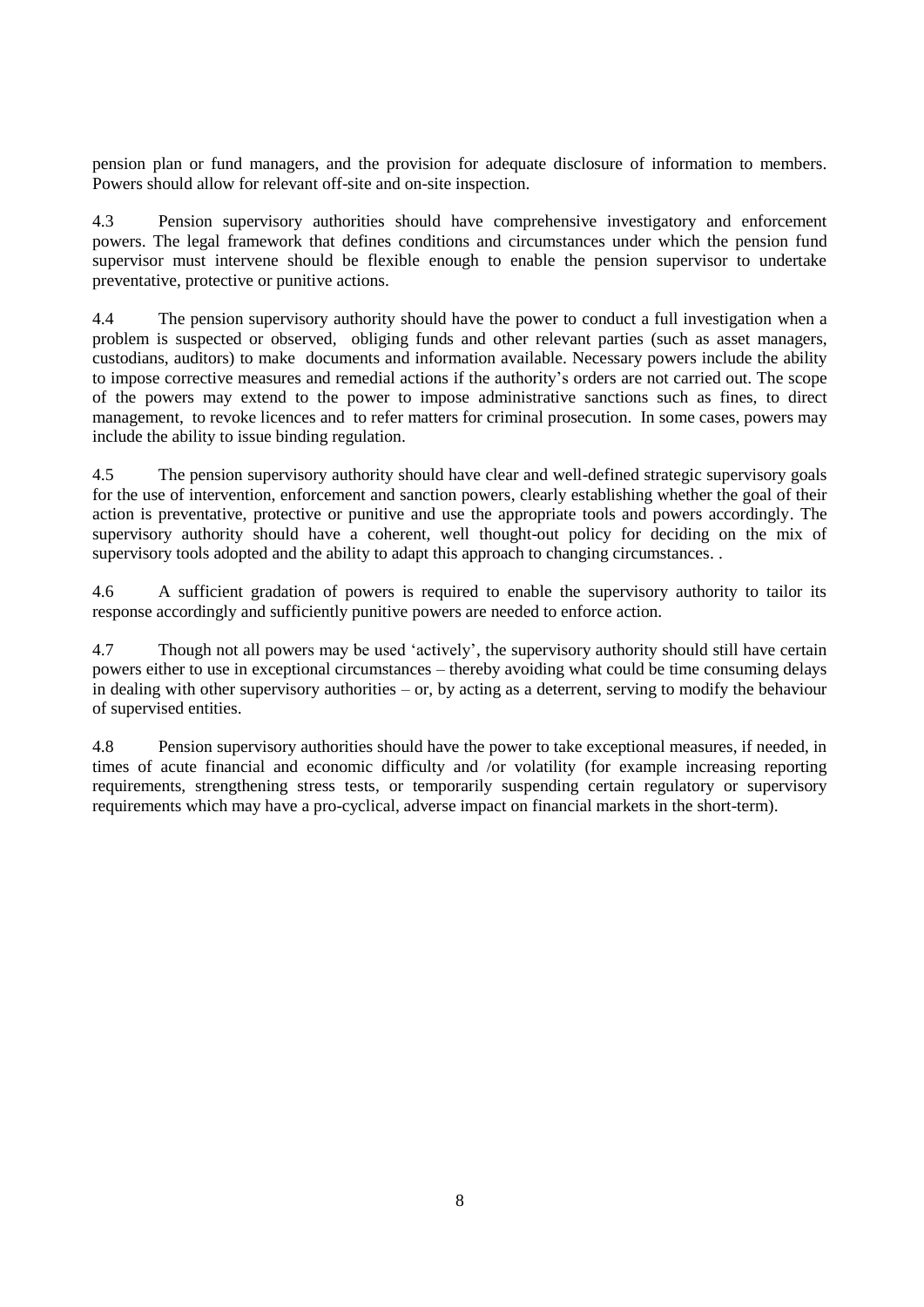# **Principle 5: Risk-based Supervision<sup>7</sup>**

*Pension supervisory authorities should adopt a risk-based approach.* 

5.1 In order to use their resources efficiently, pension supervisory authorities should adopt a riskbased approach, and a suitable risk-assessment methodology should be established.<sup>8</sup>

5.2 The move towards risk-based supervision can be undertaken gradually, combining this technique with more traditional rules-based supervision as the supervisory authority and pension industry develop the necessary expertise.

5.3 The introduction of risk-based supervision should be seen as a movement along a continuum from one extreme of complete reliance on a rules -based system to one where the emphasis of supervision is a function or risk. Risk-based supervision does not mean having no rules or compliance procedures.

5.4 A legal framework allowing suitable discretion in terms of interpretation and exercise of supervisory powers is required, which should also provide pension supervisory authorities with the necessary powers to adopt a risk-based approach.

5.5 Staff reorganization and training, in terms of the philosophy as well as the process of risk-based supervision, should be undertaken as the transition to the new approach takes place.

5.6 The Pension supervisory authority should communicate its risk-based approach to the pension industry, explaining what is expected of them – particularly in relation to risk-management – via guidance notes and possibly providing training.

5.7 Risk-based supervision will require different types of information, which the pension supervisory authority should obtain from existing sources where possible. Where specific supervisory returns are required they should be designed with care and focused on obtaining information regarding the main risks which the pension supervisory authority is concerned with.

5.8 Where quantitative risk assessment tools are used, the models involved should be carefully designed and their limitations fully understood.

5.9 Risk-scoring models should reflect the risk-focus of the pension supervisory authority (which is driven by its objectives and resources), and the net risk of relevant individual entity and systemic risk factors. These factors should be suitably weighted according to the nature of the pension system (including the size and number of pension fund overseen), and a risk-score derived from the probability and impact of their occurrence.

 $\overline{a}$ <sup>7</sup> As outlined in the IOPS Toolkit for Risk-based Supervision [\(www.iopstoolkit.org\)](http://www.iopstoolkit.org/), risk-based supervision (RBS) is a structured approach which focuses on the identification of potential risks faced by pension plans or funds and the assessment of the financial and operational factors in place to minimise and mitigate those risks. This process then allows the supervisory authority to direct its resources towards the issues and entities which pose the greatest threat.

<sup>8</sup> For further details see IOPS Toolkit for Risk-based Supervision [\(www.iopstoolkit.org\)](http://www.iopstoolkit.org/) and *IOPS Guidelines for Supervisory Intervention, Enforcement and Sanctions http://www.iopsweb.org/dataoecd/47/40/43972432.pdf*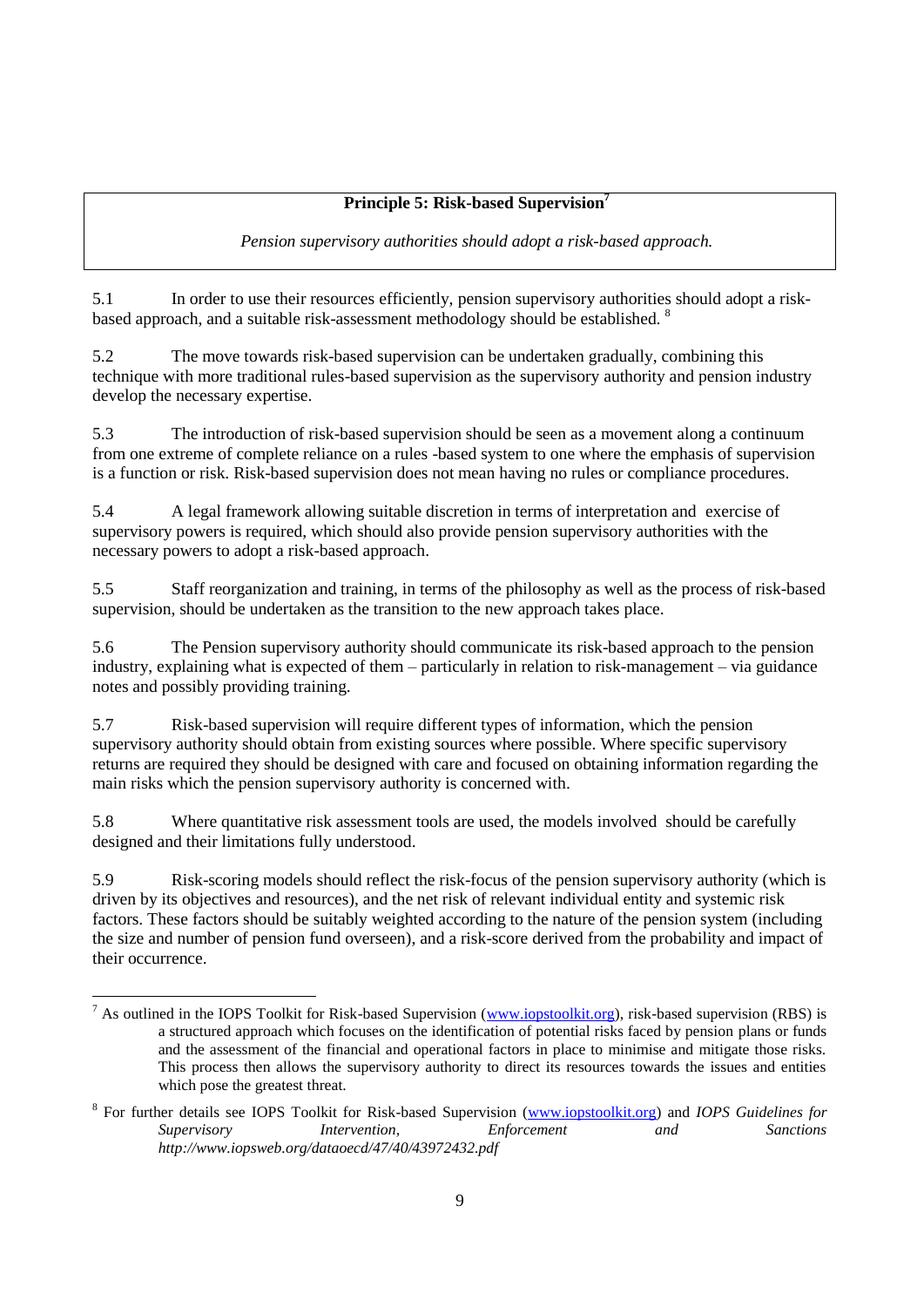# **Principle 6: Proportionality and Consistency**

*Pension supervisory authorities should ensure that investigatory and enforcement requirements are proportional to the risks being mitigated and that their actions are consistent*

6.1 A logical connection should be made between the results of the risk assessment undertaken by the pension supervisory authority and its actions (for example through the use of a supervisory response matrix).<sup>9</sup> The remedial actions and if necessary sanctions imposed by the pension supervisory authority should be proportional to the amount of risk posed by the fund to its members and beneficiaries and the pension system as a whole - taking into account the nature, scale, complexity and seriousness of the potential compliance irregularities relating to the relevant party - and should represent the most efficient use of supervisory resources. <sup>10</sup> The long –term nature of pension funds should be taken in consideration and unnecessary pro-cyclical behaviour should be avoided.

6.2 The extent of supervisory demands placed on pension funds or plans and associated parties being supervised should be in accordance with the value expected to be derived. During the decision making process, a balance should be struck between the potential benefits of the supervisory action and the costs and impact on pension fund members and beneficiaries and, where appropriate, plan sponsors.

6.3 Once a problem is identified, a clear and well-defined 'due process' should be followed. Due process describes the checks and balances that a supervisory authority should have in place to ensure that supervised entities are treated fairly, consistently and transparently.

6.4 To ensure proportionality, requirements should be set out in legislation, secondary regulation or detailed industry guidance (outlining various circumstances and risk as well as the associated intervention measures). Appropriate documentation, guidance and examples should be regulated or provided to staff.

6.5 Subject to the availability of regulatory and administrative powers and measures, the response should be escalated appropriately to achieve the desired regulatory objectives. Depending on the nature, scale and complexity of the problem detected, a graduated response or exceptional measures should be adopted.

6.6 In fulfilling its supervisory powers, the pension supervisory authority should give pension funds and plans flexibility, where appropriate, in the way they achieve compliance with regulatory requirements.

6.7 Supervisory decisions and intervention should be consistent (both horizontally between pension funds and vertically over time), taking appropriately into account circumstances of each individual case. Supervisors should have well-documented procedures (for example, documentation, training, peer review, specialist team reviews and/or senior oversight) for ensuring that similar decisions are taken in similar circumstances and that these decisions are taken on objective and unbiased grounds.

 <sup>9</sup> For further details see the IOPS Toolkit for Risk-based Supervision.

<sup>10</sup> *IOPS Guidelines for the Supervisory Assessment of Pension Funds* http://www.iopsweb.org/dataoecd/38/47/41042660.pdf?contentId=41042661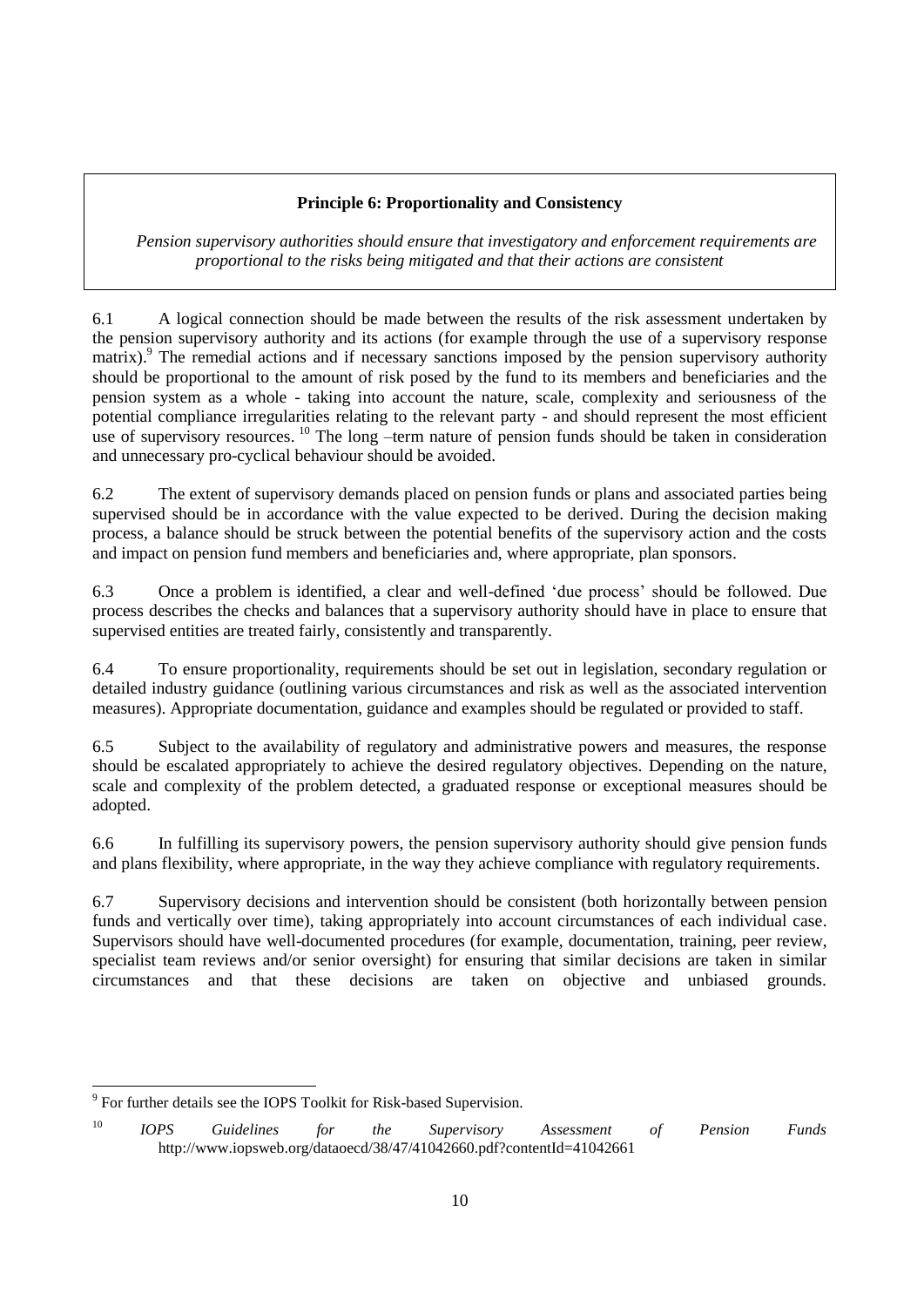# **Principle 7: Consultation and Cooperation**

*Pension supervisory authorities should consult with the bodies they are overseeing and cooperate with other supervisory authorities domestically and internationally*

7.1 The pension supervisory authority should consult, as appropriate, with the pensions sector when determining its approach to supervision.<sup>11</sup>

7.2 The pension supervisory authority should be empowered to exchange information with other relevant supervisory authorities, subject to legal and confidentiality requirements. This includes cooperation with other authorities or departments involved in pension supervision (for example conduct of business supervisors) both nationally and internationally (particularly where cross-border pensions are involved), as well as with authorities supervising other relevant financial institutions or markets and law enforcement agencies. Cooperation should be for both efficiency purposes (avoiding overlaps and promoting economies of scale and scope) as well as promoting pro-active preventative measures (e.g. tackling financial crime).

7.3 Pension supervisory authorities should ensure that intensified, coordination between financial sectors and internationally takes place when necessary and particularly during periods of economic difficulty and financial system volatility, though confidentiality requirements should be met.

# **Principle 8: Confidentiality**

*Pension supervisory authorities should treat confidential information appropriately*

8.1 The pension supervisor should only release confidential information if permitted by law (with fines or even prison sentences imposed for breaches). Staff should be bound by internal codes of confidentiality, -also after leaving the authority.

8.2 IT systems used by supervisors should include limited access restrictions to protect confidentiality and special care should be taken regarding the security of the supervisory authority's database for reasons of effective data protection.

8.3 The supervisory authority should publish its policy on how confidential information will be treated. A suitable balance should be struck between conduct of business supervision (where disclosure can be used to influence the behavior of the supervised community), prudential supervision (where confidentiality is important to protect the interests of particular supervised entities), and system integrity, according to the nature of the pension system.

8.4 The pension supervisor, in regard to non-public information, should, when requested by the providing authority, keep information confidential and maintain appropriate safeguards for the protection of confidential information within its possession.

 $11$ <sup>11</sup> For further details see *IOPS Guidelines for Supervisory Intervention, Enforcement and Sanctions http://www.iopsweb.org/dataoecd/47/40/43972432.pdf*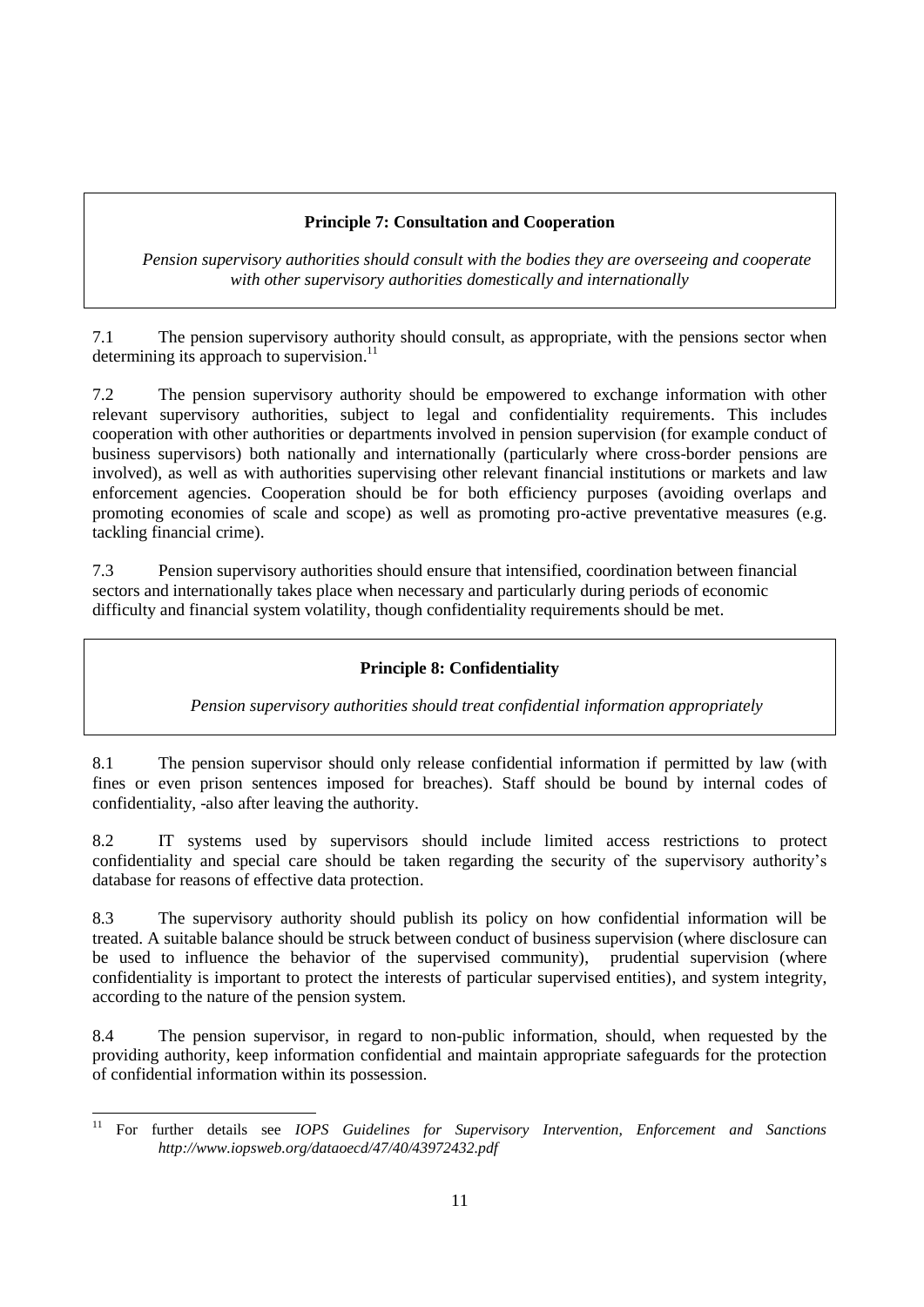8.5 Where unsure of the status of the information, the supervisory authority should treat it as confidential if not publicly available or should check the status with the provider.

8.6 Only if agreed by the providing authority, the receiving supervisory authority may pass on confidential information to other supervisory bodies or law enforcement agencies provided they have legitimate supervisory interests and equivalent confidentiality protection standards.

8.7 Where staff transfer between the supervisory authority and the private sector, mechanisms should exist to ensure the protection of confidential information.

8.8 Third parties to whom the pension supervisory authority has outsourced supervisory tasks should be subject to the same confidentiality requirements as the staff of the pension supervisory authority itself.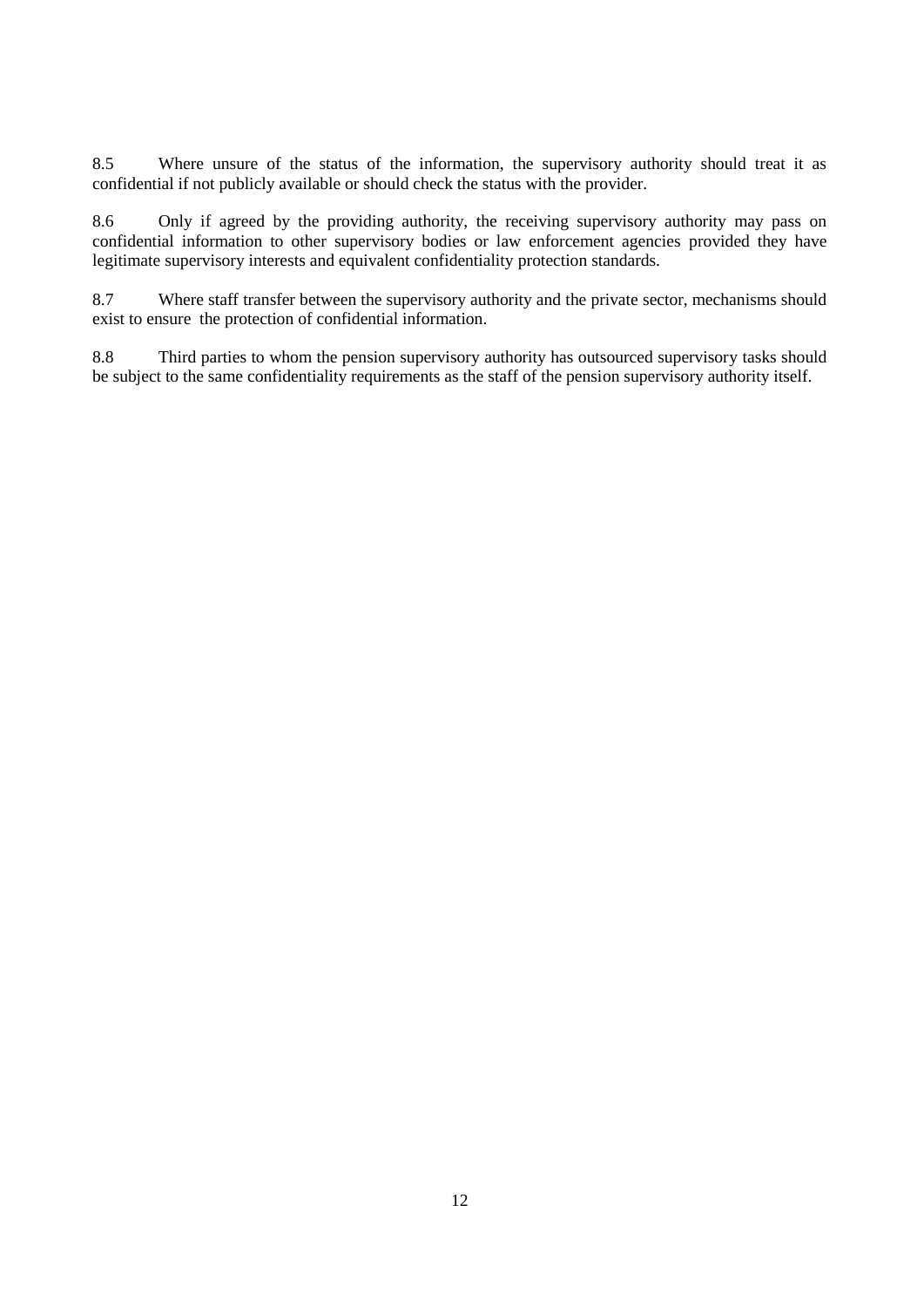#### **Principle 9: Transparency**

#### *Pension supervisory authorities should conduct their operations in a transparent manner*

9.1 Pension supervisory authorities should adopt clear, transparent and consistent supervisory processes. The rules and procedures of the pension supervisory authority, and updates thereof, should be published. The pensions supervisory authority should generally operate in a transparent environment and should provide and publish a regular report – at least annually and in a timely manner – on the conduct of its policy, explaining its objectives and describing its performance in pursuing those objectives.

9.2 The pension supervisory authority should be subject to regular audit and reporting requirements which allow for the assessment of how well the authority is fulfilling its responsibilities and ensuring the mandate and functions of the pension supervisory authority cannot be changed on an ad hoc basis.

9.3 Where appropriate, the broad outlines of any supervisory response framework (such as an enforcement pyramid)<sup>12</sup> should be made public by the supervisory authority, so that its actions are well understood by supervised entities and not unexpected.

9.4 When directing or replacing the management of pension funds or plans pension supervisory authorities should explain and give due notice of the reasons for the supervisory action.<sup>13</sup>

9.5 A transparent information disclosure mechanism and timely publication of intervention and sanction decisions, where appropriate, should be in place, subject to relevant confidentiality requirements.

9.6 Pension supervisory authorities should provide and publish clear and accurate information for the pension industry and the general public on a regular basis – such as the financial situation of the pension fund industry and observations on major developments in the pension sector. Disclosure will generally be on an aggregate basis, but could also be on individual pension funds, in which case the rules of confidentiality may be particularly relevant.

<sup>12</sup> For further details see *IOPS Toolkit for Risk-based Pension Supervision www.iopstoolkit.org*

<sup>13</sup> For further details see *IOPS Guidelines for Supervisory Intervention, Enforcement and Sanctions http://www.iopsweb.org/dataoecd/47/40/43972432.pdf*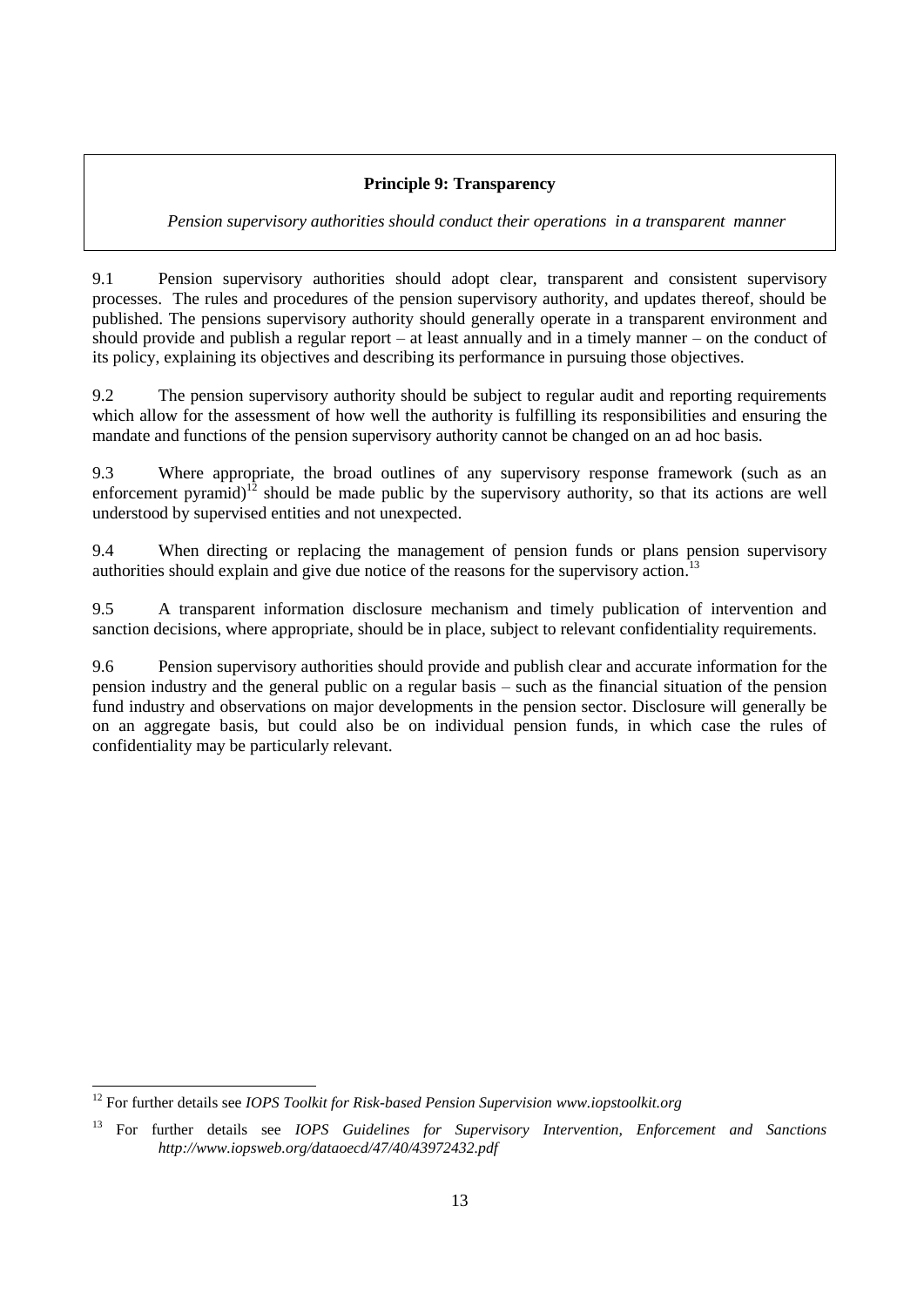#### **Principle 10: Governance**

*The supervisory authority should adhere to its own good governance practices – including governance codes, internal risk-management systems and performance measurement - and should be accountable*

10.1 Supervisory authorities should establish and operate sound governance practices in order to maintain credibility and moral authority to promulgate good practices in the entities under their supervision.<sup>14</sup>

10.2 Pension supervisory authorities should be overseen by a governing board of a manageable size. The renumeration of the senior executives of the authority may be published for transparency.

10.3 The pension supervisory authority should establish and adhere to a governance code, outlining suitable internal controls, checks and balances, and effective processes for risk and performance management. A code of conduct should be established and enforced in relation to all staff members.

10.4 An internal audit should be considered good practice for pension supervisory authorities, which reviews the consistency and transparency of the decision making process, the effectiveness of risk management practices and the efficiency and propriety in the use of resource. These internal audits should be carried out as part of the legal and functional oversight of the supervisory authorities and their findings should be presented to the governing board, overseeing (parent) ministry or other statutory authority.

10.5 There should be clearly documented procedures for decision-making, with processes for referring decisions up to the appropriate level of seniority, reviewing and documenting decisions.

10.6 For interventions with serious impact there should be some separation between those within the authority proposing interventions and those taking the final decision, so the scope for emergency action is balanced by a review process.

10.7 As part of good governance practices, pension supervisory authorities should monitor their own performance using a range of measures.

10.8 Pension supervisory authorities should be clearly accountable for their general conduct and activity through accountability arrangements, which will vary according to specific country circumstances and which may include accountability to a range of bodies, from parliament or head of state, Ministry of Finance to the members and beneficiaries of pension funds or plans.

10.9 Pension supervisory authorities should be subject to an external audit by a state or independent audit institution.

 $\overline{a}$ 

<sup>&</sup>lt;sup>14</sup> Good governance of pension supervisory authorities can be summarized in four categories: *independence*: requiring clarification of the authority's responsibilities and powers, processes for appointing its governing board and the ability to secure resources and operate without undue influence; *accountability:* involving external audits, suitable internal organisation and measuring performance; *transparency:* ensuring that the authority's objectives and achievements are understood, and that a consultative relationship with industry is established; *integrity:* requiring codes of conduct, discretion to apply powers, internal controls and competent staff.